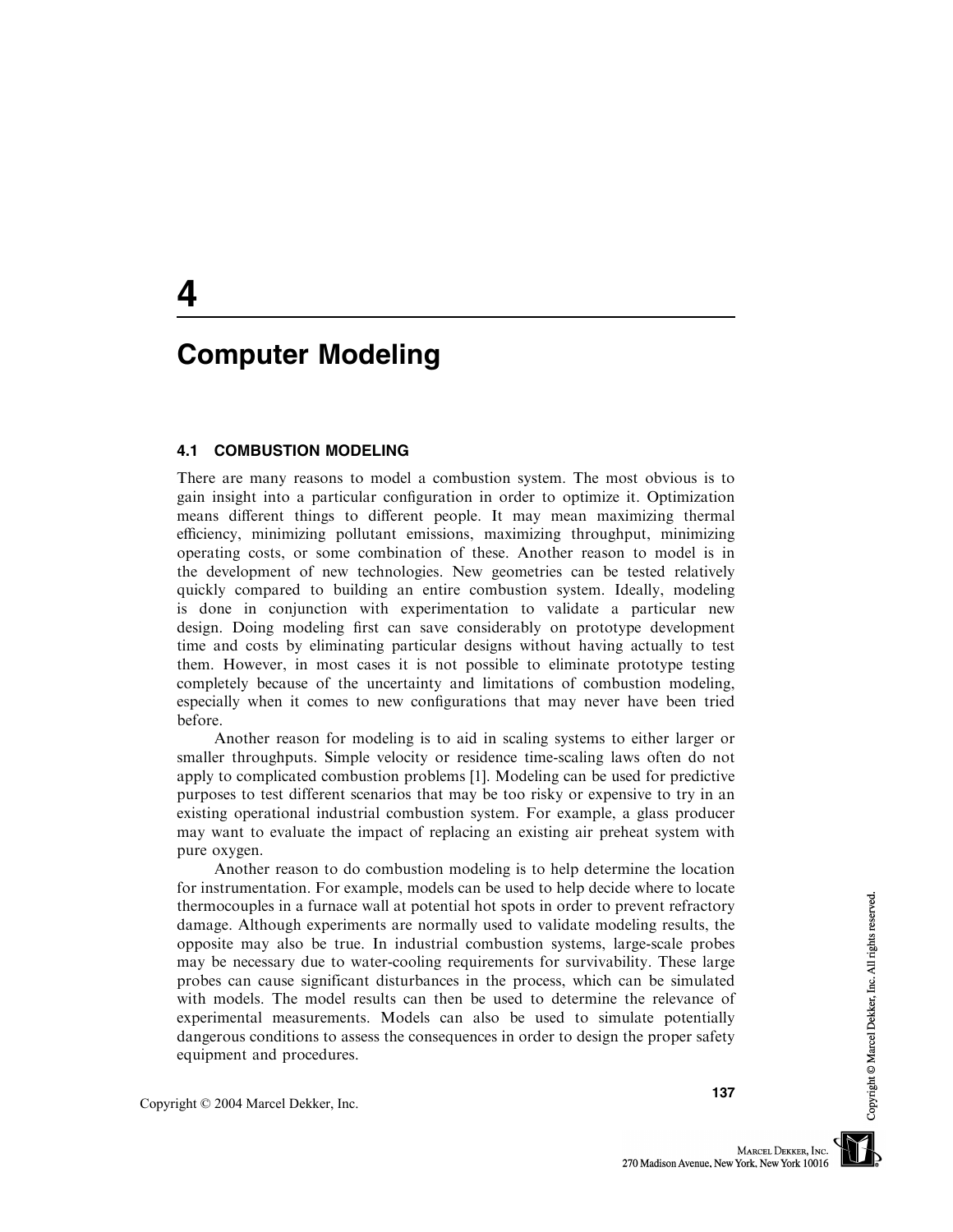A more recent use of computer modeling is for control of processes where the models are used to predict the results under the given conditions and then adjust the operating parameters to produce the desired results. This includes the use of artificial intelligence where the control system has a large database of past operating conditions and the associated results so that the system can then predict and adjust itself to meet new operating conditions. Examples include making adjustments as equipment ages and deteriorates as well as for new materials being processed. In the past, these adjustments would have been based on the knowledge and experience of the operators and were often trial-and-error. Newer control systems promise more sophisticated and systematic evaluation of the given operating conditions and desired results.

One of the risks of computer modeling is that too much faith may be placed in the results. Some tend to believe anything generated by a computer. However, if the computer models have not been properly validated, then the results may be highly suspect. For the foreseeable future, it is likely that models will continue to use various approximations (e.g., turbulence) in order to obtain solutions in a reasonable amount of time. Therefore, the user must exercise good judgment and not try to overextend the results beyond what is warranted. For example, in many cases models are very useful in predicting pollutant emission trends but are often very inaccurate in predicting the actual emissions. Knowledge of the model's capabilities helps one understand which results are more reliable and which ones are less reliable. The bulk fluid flow and heat transfer in a combustion system can usually be predicted with a high degree of accuracy, while the small-scale turbulence and trace species predictions may be less reliable. Therefore, it is recommended that computer modeling of combustion systems only be done by those who have been properly trained in that area.

Patankar and Spalding [2] note some of the important aspects of the problem statement for industrial combustion modeling problems:

- Geometry of the combustion chamber
- Fuel and air input conditions
- Thermal boundary conditions
- . Thermodynamic, transport, radiative, and chemical–kinetic properties
- The desired outputs of models: velocity, temperature, composition, etc. throughout the chamber heat flux and temperature at the wall

[Figure](#page-2-0) 4.1 shows a schematic of the elements of computational fluid dynamics (CFD) modeling [3].

A number of books have been written on the subject of modeling combustion processes. However, very few have specifically concerned large-scale industrial combustion systems. Khalil [4] presented modeling results for six large-scale industrial furnaces with published experimental data for comparison. These six studies involved burners with and without quarls (burner tiles); methane, natural gas, and propane fuels; firing rates ranging from 0.74 to 13 MW (2.5–44  $\times$  10<sup>6</sup> Btu/hr); furnace lengths ranging from 4.5 to 11 m (15–36 ft); and swirl numbers ranging from 0 to 5.0. The modeling results using the  $k$ - $\varepsilon$  turbulence model were in good agreement with the published experimental data. Oran and Boris [5] have edited a large book on combustion modeling. Part 1 of the book concerns modeling the chemistry of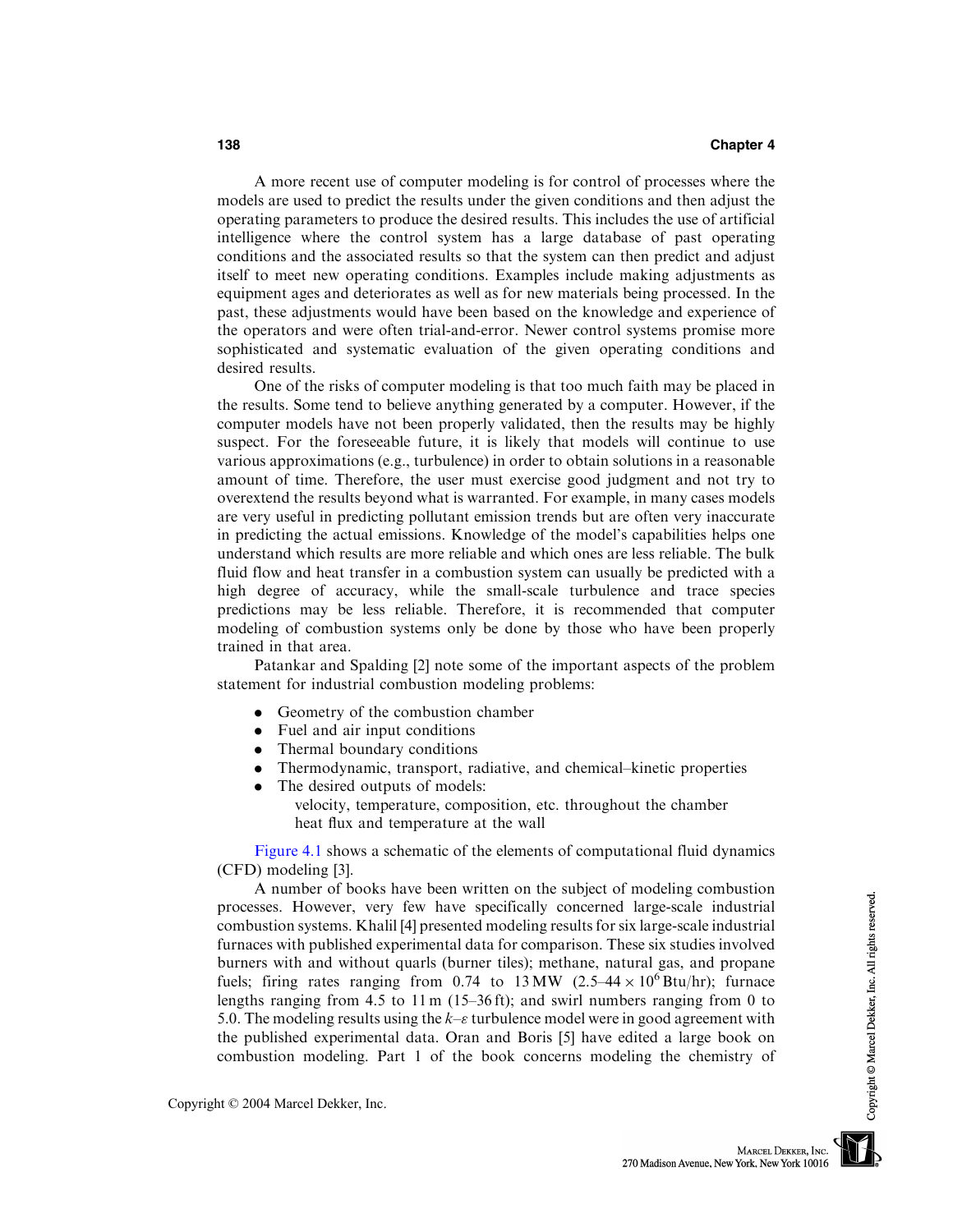<span id="page-2-0"></span>

Figure 4.1 Elements of CFD modeling. (From Ref. 3. Courtesy of John Zink.)

combustion. Part 2 contains information on flames and flame structure. Part 3 is on high-speed reacting flows. Part 4 is humorously entitled ''(Even More) Complex Combustion Systems'' and has chapters on liquid and solid fuel combustion, as well as on pulse combustion. This book is more theoretical in nature and is intended for aerospace combustion. However, it does have some useful information pertinent to industrial combustion, which is referred to later in this chapter.

Copyright © 2004 Marcel Dekker, Inc.